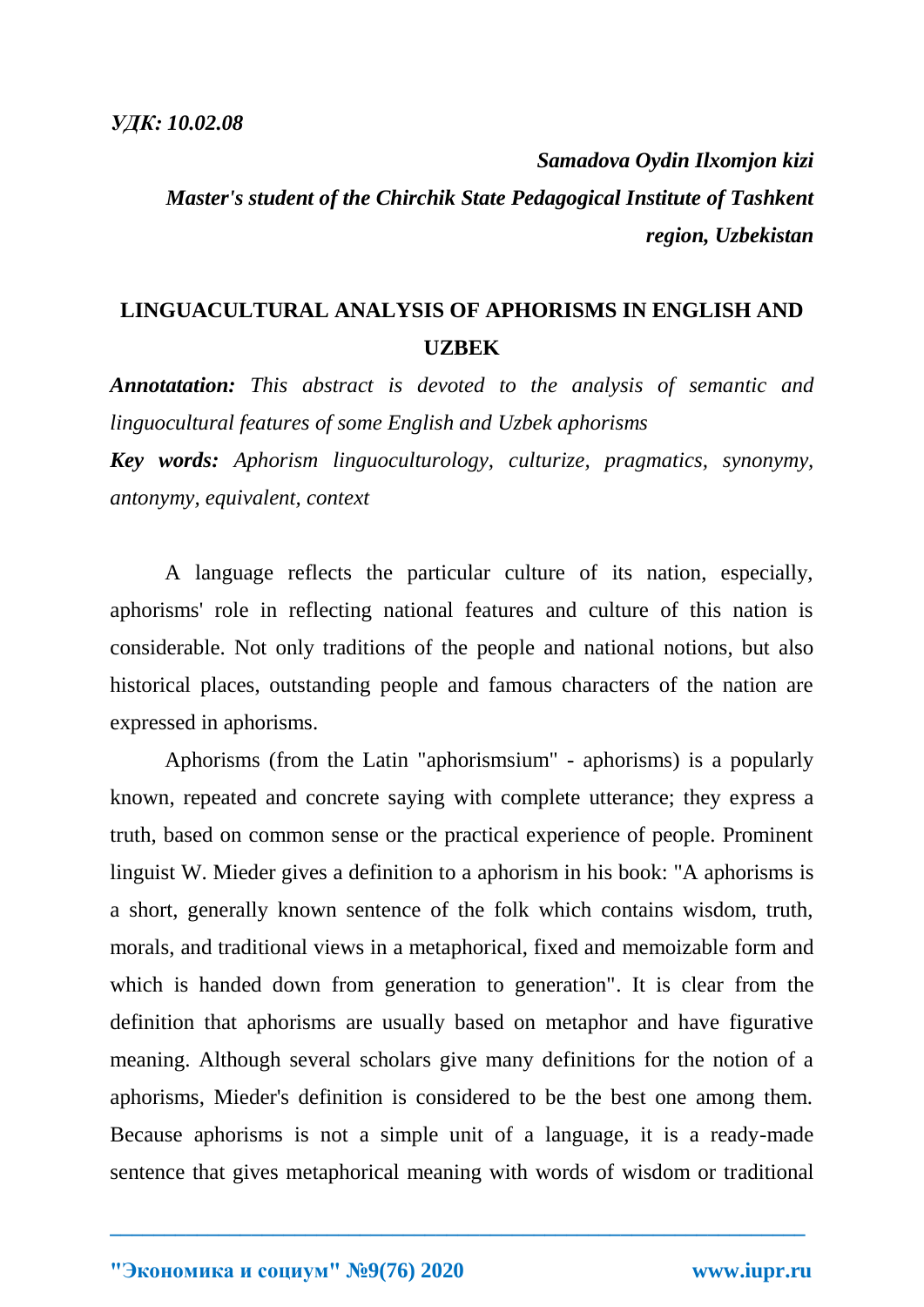thoughts of people or nation. Besides, they have been created not only by an individual in a short period of time. A aphorism is a product of the definite nation as a folk saying during considerable long time. They are handed down through years and ages as frames or models of human life typical situations. Ch. C. Doyle suggests investigating them as minimal folk poems in literature, because they enliven dialogues or give expressiveness and emotiveness to poetry or prose in various ways.

Folklore and linguistics study aphorisms as their objects. Some scholars mentioned in their works that the main reason of studying aphorisms in folklore is their traditionality. No doubt that folklore units are traditional and recurring; as N.R. Norrick points they are "seen as authorless, source less and also as nonliterary, non-learned". Aphorisms own these features but not completely. However, they are also investigated as a folklore unit and differentiate form aphorisms phrases, clichés, idioms, aphorisms, belletrisms, superstations, maxims and slogans.

Linguistics also distinguish aphorisms form idioms and phrases; besides analyse them as sentences, clauses, conversational turns, speech acts, etc. A Aphorisms is considered as a phraseological unit with figurative meaning in linguistics and to be equal to a sentence according to a complete utterance that they can form in a speech. Moreover, their diverse expressiveness and emotiveness are obviously noticed during the process of conversation. Therefore, aphorisms can represent the speech situation clearly.

The study of aphorisms has application in a number of fields. However, aphorisms have their own study field - "paremiology" (from Greek "paroimia" - "aphorisms"). A number of scientific investigations have been done in or linking with this field. Still there are many issues to be analyzed and defined by scholars. Comparing and contrasting aphorisms stocks of different languages gives interesting and valuable scientific results. This work aims to investigate semantic and linguacultural features of aphorisms in two languages: English and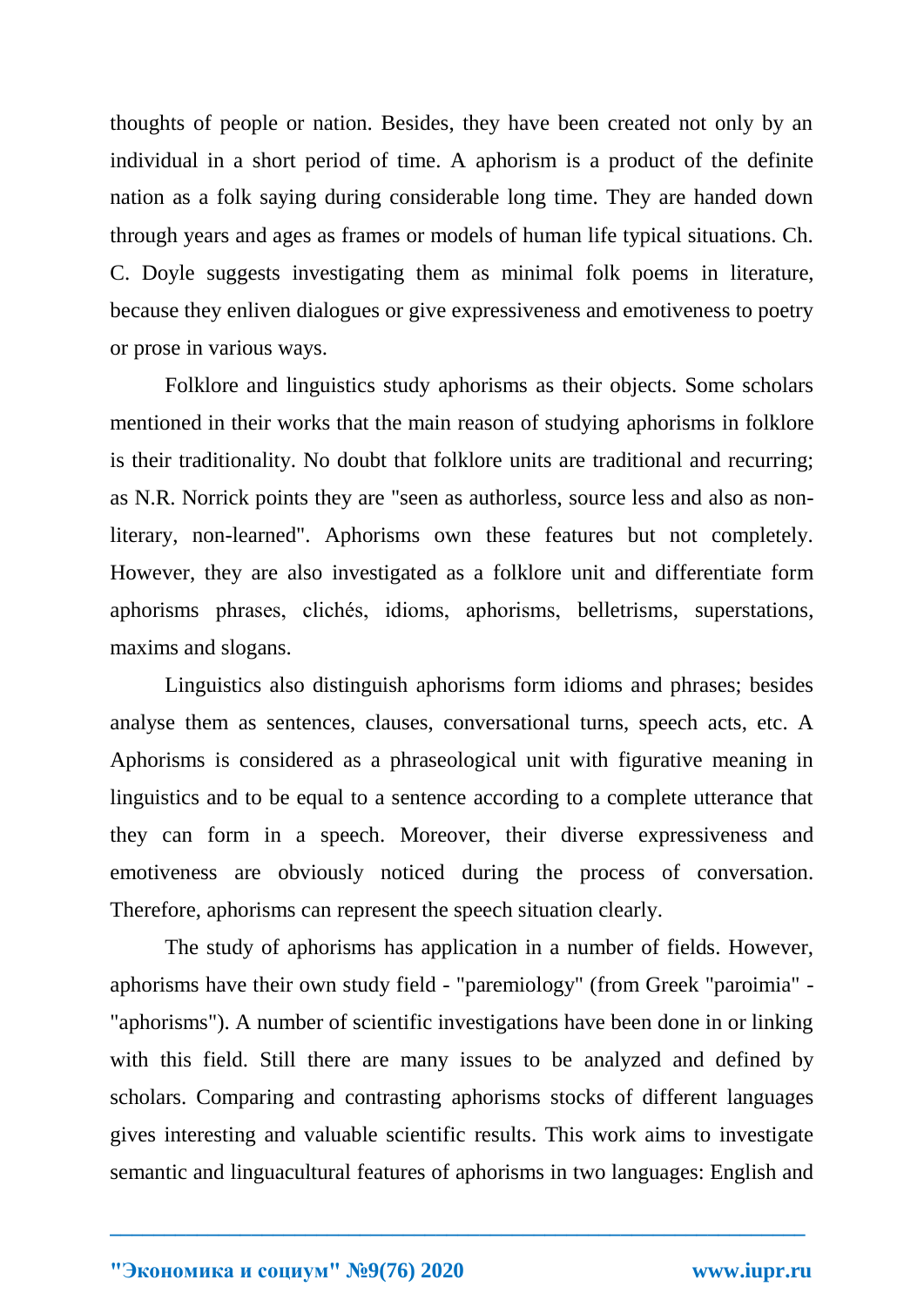Uzbek, which do not belong to one language family. Moreover, this paper is illustrated with aphorisms about friendship in these two languages being mentioned above.

Clearly, aphorisms picture practically a great deal of details of the everyday life of even ordinary people. Many linguists have offered a method of discussing aphorisms as cultural texts based on the linguocultural level of language and the cultureme as its basic structural unit. The term "linguoculturology" has been supposed to be used as a separate linguistic field since the beginning of the previous XX century. This field studies interrelation of language and culture, mutual influence on the development of culture and language, their links with social life, psychology, and philosophy. Because a language cannot exist without a culture of a nation and a culture also cannot survive without a language as well.

Linguoculturology is one of the main aspects of linguistic investigations, it deals with various issues that relate with language spirit and cultural variation of a nation, encompasses various national-cultural notions and theories of conversational structure. This branch studies national spirit that is reflected in a language. It is associated with other studies as philosophy, logics, sociology, anthropology and semantics; and covers national-cultural knowledge through speech communication.

The appearance of linguocultural study considerably depends on the development of philosophic and linguistic theories during the XIX-XX centuries. In the last century, a number of research works were maintained in Russia. One of the well-known book belongs to V.A. Maslova called "Введение в лингвокультурологию" (Introduction to linguoculturology). The author defines research fields and methodological basis of contemporary linguoculturology deeply in her book. Her hypothesis are valuable to be applied in nowadays' new investigations not only about linguocultural problems, and also in other linguistic and philosophic branches.

**<sup>&</sup>quot;Экономика и социум" №9(76) 2020 www.iupr.ru**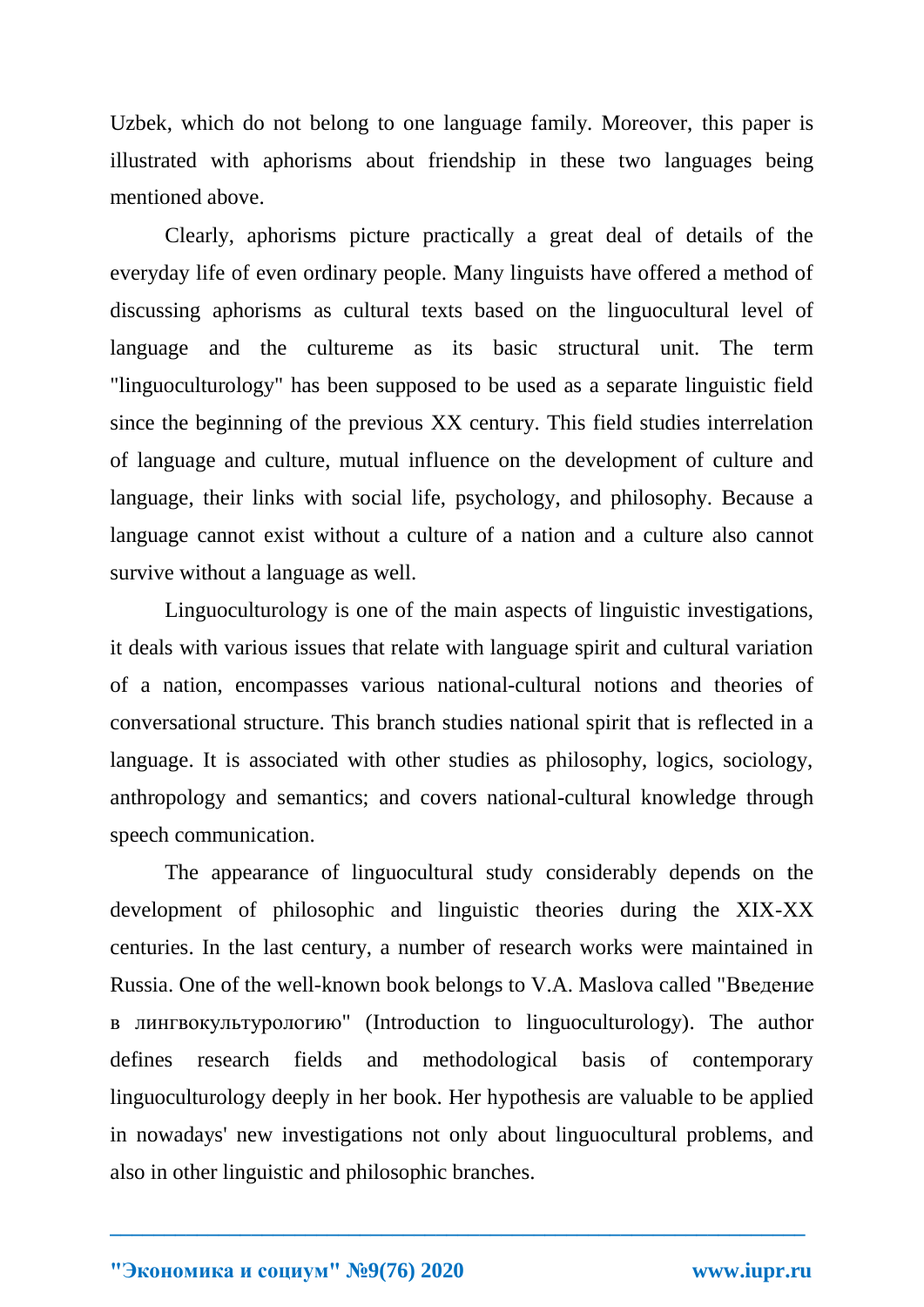Scientists that link to this linguistic branch make a great deal of investigations. V.N. Teliya writes that methodological basis of linguoculturology serves "semiotic presentation indications of this interaction, considered as cognitive contents of mental procedures, the result of which is cultural liqualization of mental structures". According to this idea, linguocultural study is not isolated from other scientific branches. As it is a linguistic field it assists to the other branches of language learning and develop with the help of them.

In the book of Uzbek linguist U.K. Yusupov "Contrastive linguistics of the English and Uzbek languages" it is clearly mentioned that linguocultureme is a linguistic or speech unit defining one part of a culture; consequently linguoculturology is a branch of linguistics, which studies interrelation between language and culture, and conveying culture in a language [5, p. 262]. Still it is clarified that linguoculturology focuses attention onto the reflection of spiritual state in the language of a human in the society.

In general, this branch analyses cultural colours of linguistic units as well as it studies language through culture. Besides, linguoculturology possesses a number of following specific features:

1) it is a subject of synthetic type, occupying bordering position between science and, learners of culture and philology;

2) the main object of culturology is interrelation of language and culture and interpretation of this interaction;

3) as the subject of investigation of linguoculturology serves spiritual and material culture, verbalized artefacts, forming "the language picture of the world";

4) linguoculturology is oriented to the new system of cultural values, put forth by the modern life in the society, to the objective information on the cultural life of the country.